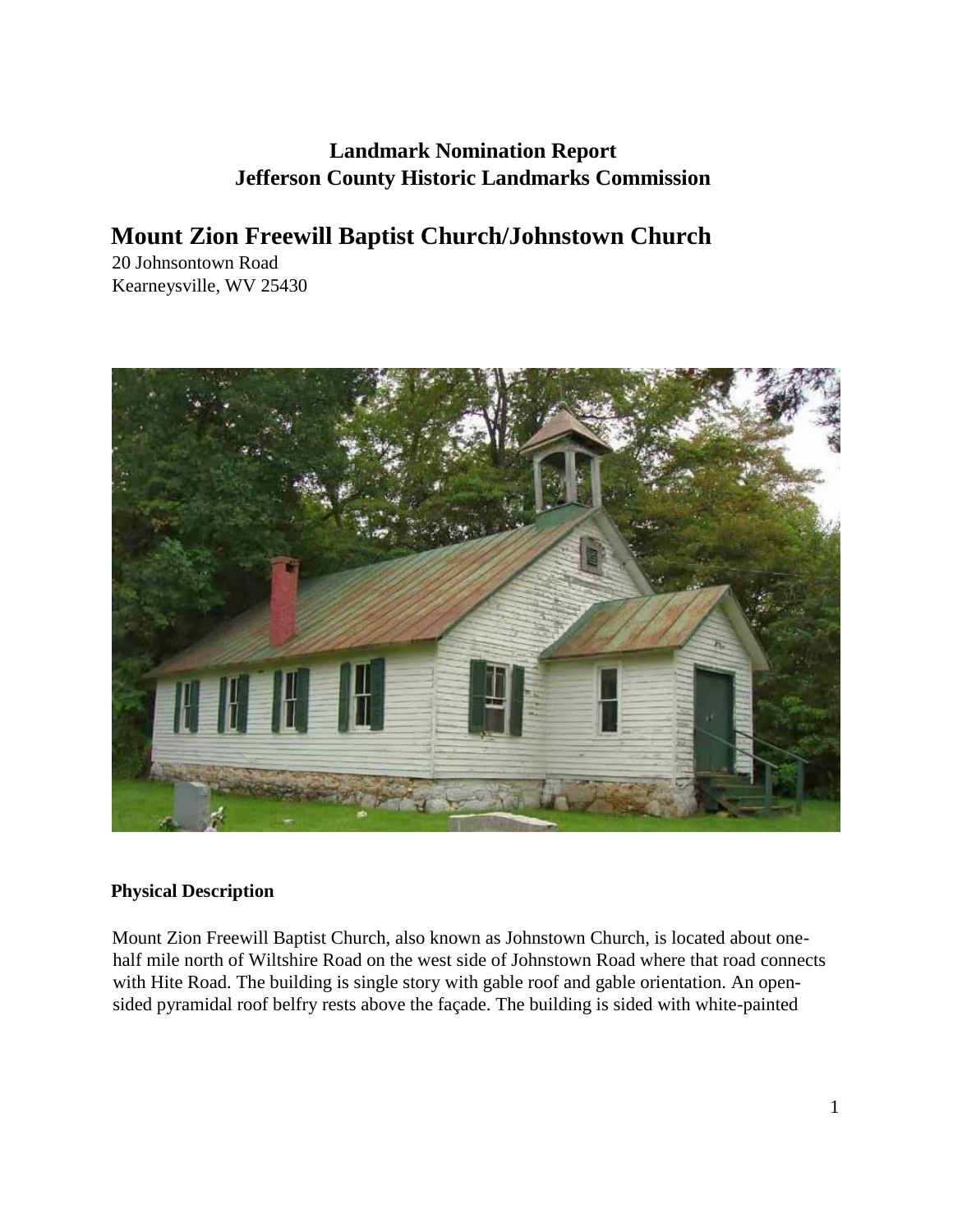clapboard. It has a three-bay façade and four-bay sides. See architectural description for more detail.<sup>1</sup>

#### **Historic Description**

 $\overline{a}$ 

By the Reverend Jerry Myers Johnson

According to the Deed dated June 24, 1892, trustees Lewis Summons, James Johnson, and William Brown of the Mount Zion Free Will Baptist Church of Johnstown purchased a lot of ground from the Coyle family for one dollar.

James Johnson was the son of George Johnson and Betsy McCord Johnson, husband and wife and free African Americans who founded the first community of free Africans in what became West Virginia. George Johnson was born in 1822 on New Hopewell Farm that was owned by Thomas Hite and his son James Hite. The Hites owned the farm from 1774. In the slave census of Jefferson County for 1850, James Hite owned 40 slaves on Hopewell Farm. Hopewell is the codename used by the Society of Friends, or Quakers.

The Quakers held worship services in various meeting houses. In these meeting houses Friends kept records as recorded in *A History of Hopewell Friends, 1734 to 1934*. Hopewell Friends established meeting houses in Jefferson County as early as 1734. In 1865 a New England Free Will Baptist Home Mission established Storer College in Harpers Ferry. This they called their Schoolhouse Evangelism of 1865.

The deed for Mount Zion Free Will Baptist Church states the name "Johnsontown" derives from Quaker meeting houses on Johnstown on the Eastern Shore of Maryland. Here records state that Quaker George Johnson purchased land in Johnstown on September 5, 1663, and October 20, 1664.

Johnson's lot was the first "land of freedom," and members of Johnstown today (2018) believe they are descendants of Anthony and Mary Johnson. The Johnsons, husband and wife, came from London, England as part of the Jamestown settlement in 1622. According to Quaker records of the Friends Meeting in Maryland, Anthony and Mary Johnson became Quakers and held House Meetings at Johnstown.

The Mount Zion Free Will Baptist Church of Johnstown, then, was built and completed in 1898 on the lot purchased in 1892 by church members of Johnstown whose Quaker history dates to 1661 from Johnstown on the Eastern Shore of Free African Communities of Maryland. The Quakers of 1734 and Free Will Baptist Church missionaries of the 1867 Schoolhouse Evangelical movement spurred interest in a free school system and educational reform. Their

<sup>1</sup> David L. Taylor, West Virginia Property Inventory Form, Site Survey 2005-2006, survey no. 308 (WV designation JF-0725), 2006.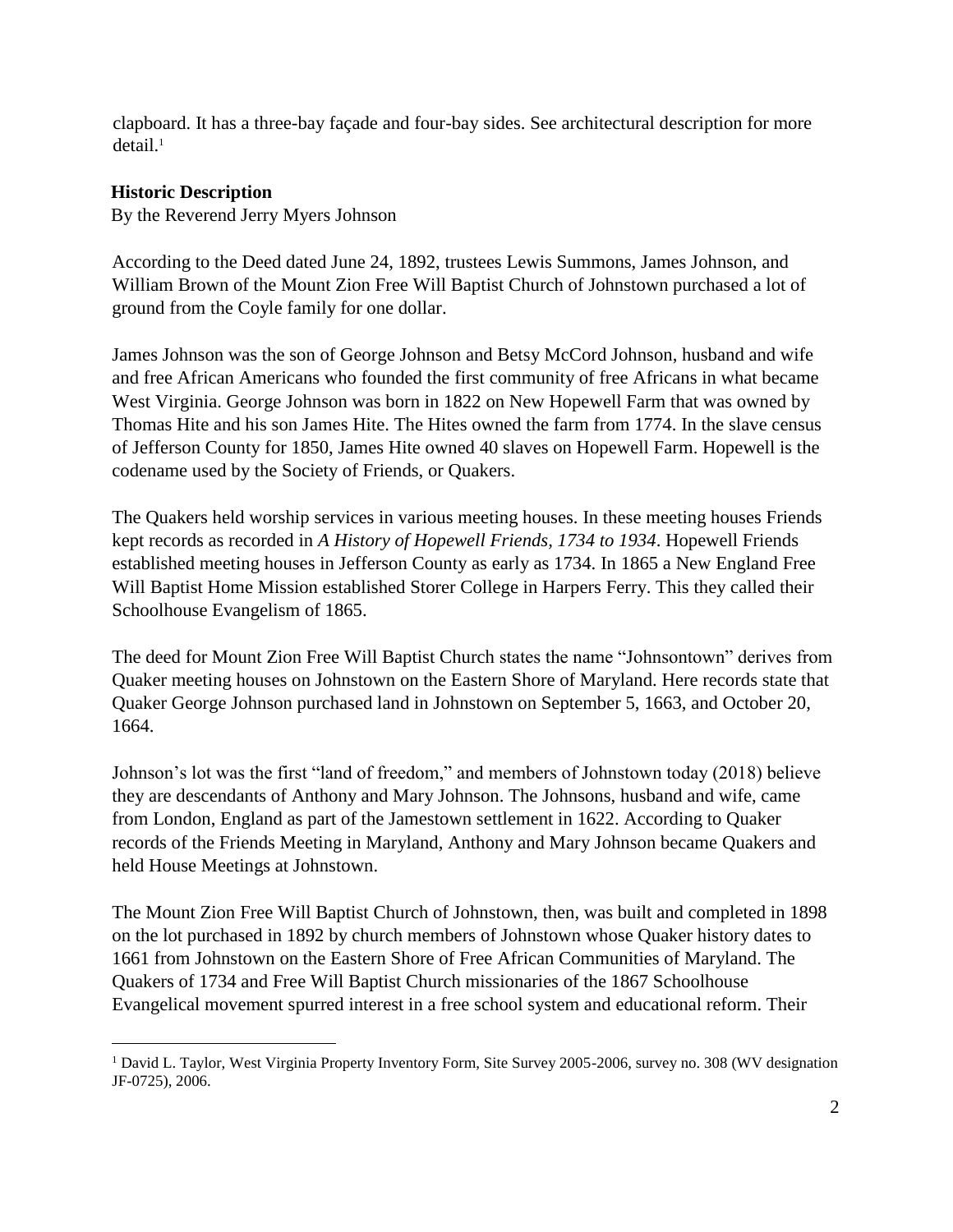actions inspired the services of the Reverend Jerry Myers Johnson I who became first pastor of Mount Zion Free Will Baptist Church. With his brother James Johnson, one of the church trustees, Reverend Johnson completed his education in 1883 and graduated from Storer Normal School. He guided the church as part of the Brackett-Morrell Baptist Association that consisted of nineteen Christian Living Communities (CLC) in Virginia, West Virginia, and Maryland.

He started the first Homecoming ritual in Johnsontown when he obtained a license from the State of West Virginia to establish a church cemetery. The Reverend Johnson went to New Hopewell Farm and exhumed the caskets of his father, George Johnson, his mother, Betsy Johnson, and aunts, uncles, relatives, and friends. These remains the Johnsons and their church reinterred these remains in the Johnsontown cemetery. Various families of the community – some connected to the Storer College Community Club – purchased other sites in the cemetery.

Families of Ropers, Browns, Taylors, Davenports, Smith, Fox, Berry, Stevensons, and many others were connected to the Schoolhouse Evangelical movement. The Reverend Jerry Myers Johnson II, son of the first pastor, continued his father's vision. Like his father, he graduated from Storer College where he attended from 1928 to 1931. Pastor Johnson II first became minister of St. John's Free Will Baptist Church in Shepherdstown. In 1933 Pastor Johnson moved his family to Newark, New Jersey where Quaker house meetings recorded sessions as early as 1729. The Reverend Johnson II founded the Shenandoah Camp Vacation Club that included Boy Scouts and Girl Scouts. Their headquarters was was Mount Zion Free Will Baptist Church in the Johnsontown community. The Club operated between 1946 and 1960.

By 1994 the Reverend Jerry Myers Johnson III, trustee of Mount Zion Free Will Baptist Church, had carried the Schoolhouse Evangelical mission for 35 years in the New Jersey Public Schools. The Reverend Johnson III introduced the Community Learning Center program to the New Jersey Educational Association to fulfill the educational reform movement originating from the Mount Zion Free Will Baptist Church rooted in the Quaker and Free Will Baptist Christian Living Church – CLC mission.

#### **Architectural information:**

Gable-front church 30' wide x 56' long Sited facing Johnsontown Road Date stone "1898" set at northeast front corner Wood structure, lapped siding, painted white Uncoursed stone foundation

Standing seam metal roof on sanctuary, vestibule, and belfry Brick chimney extends midway through roof on the south wall

3-bay front east gable